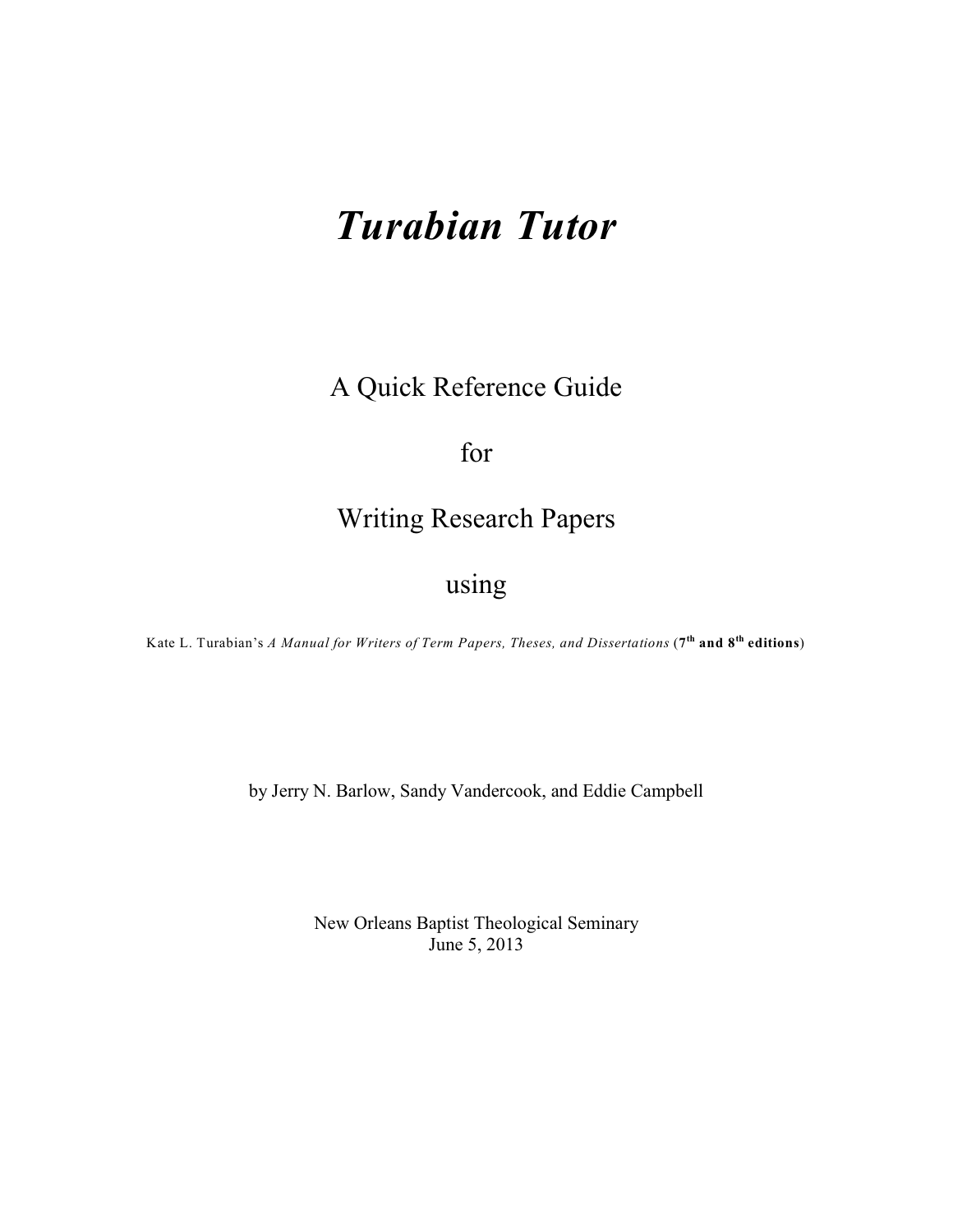#### Preface

"Turabian Tutor" is provided as our ministry to students. This guide has developed from our teaching of the course Research and Writing and is designed to facilitate the writing of research papers according to seminary style requirements. The guide is intended to be only an aid and is limited in scope to the rules usually needed by students using Kate L. Turabian's *A Manual for Writers of Term Papers, Theses, and Dissertations* (7<sup>th</sup> or 8<sup>th</sup> editions). Students should note that the sample research paper title page is specific to current style specifications of the New Orleans Baptist Theological Seminary. Students are reminded also that their instructors may modify the style parameters for a particular course writing assignment. In such cases, students should follow the writing requirements given in the course syllabus.

The format of "Turabian Tutor" is simple. The guide consists of sample research paper pages of key sections, i.e., a title page, a contents page, four pages of text, and bibliography pages. Interspersed with the sample pages are pages which display selected rules from Turabian corresponding to each type of page and a sample "picture" of the page for convenient reference. Students are advised to consult Turabian during any formal writing assignment and to use "Turabian Tutor" as a quick reference and as a help in proofing their papers. Please note that the pages of this guide are not numbered, since doing so could cause confusion with the correct style to be followed in number the research paper pages. For a similar reason, no page listing the contents of this guide is provided.

We thank all of our students from Research and Writing because their needs and requests led to the first attempts to formulate this writing aid. We especially thank Jason Allen, who allowed us to use (or edit for use) portions of his research paper in the sample pages.

Writing a research paper is demanding. We hope "Turabian Tutor" will make the endeavor easier and enjoyable.

Jerry N. Barlow, Sandy Vandercook, and Eddie Campbell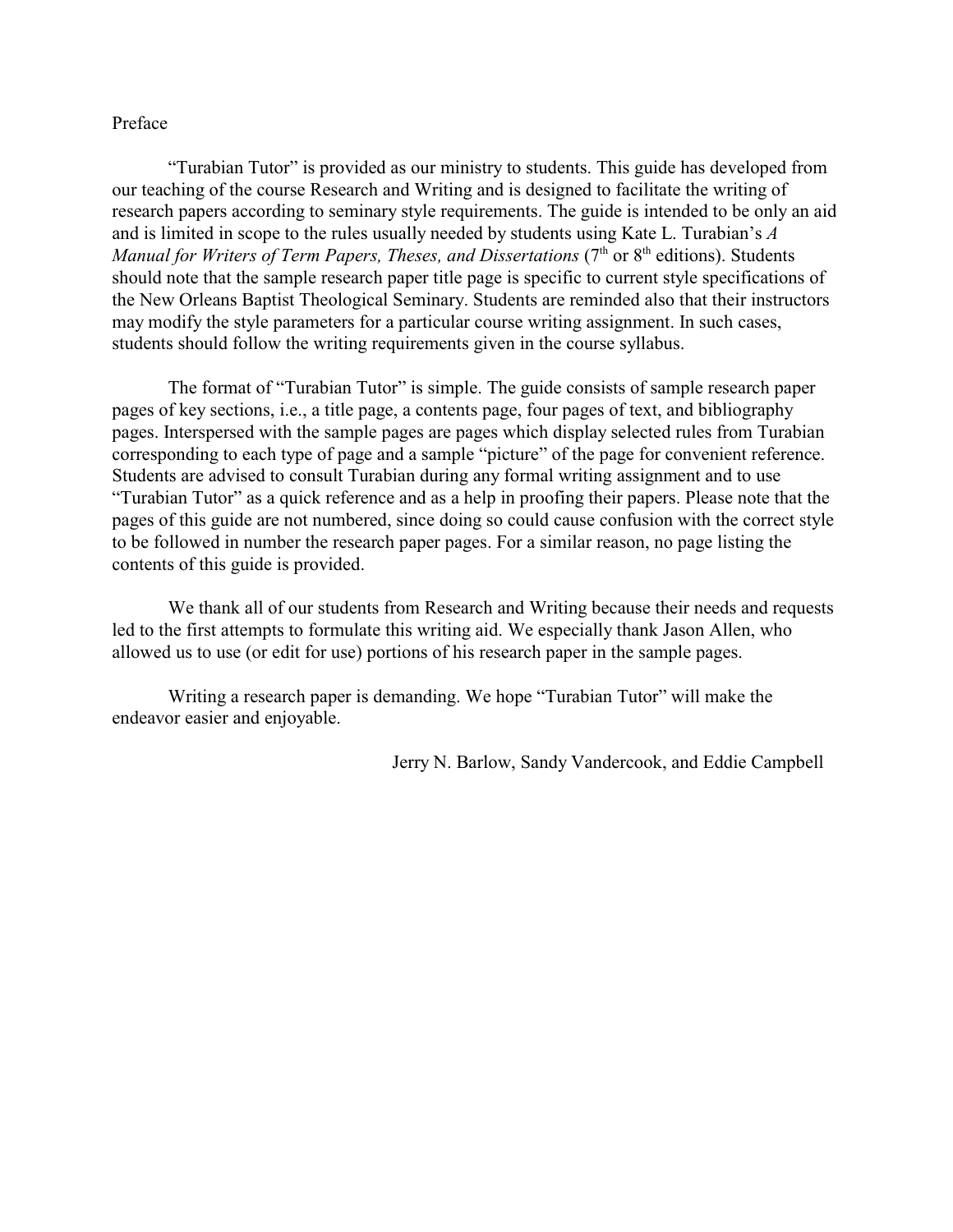## **TITLE PAGE SAMPLE**

## **Form of Title of the Paper:**

 $\blacktriangleright$ Use all capital letters  $\triangleright$  Note: if title is more than forty-eight spaces, divide it into a double-spaced inverted pyramid. Make lines compatible in length.

#### **For remainder of title page:**

 $\blacktriangleright$  Use headline style for capitalization (first letter except prepositions, articles). Capitalize prepositions only if they begin the first line of a section.

### **Spacing/Margins:**

 $\blacktriangleright$ Top margin (A)=bottom margin (E). One inch is recommended.  $\blacktriangleright$  Each line is centered, leaving at least a margin of one inch on each side.  $\triangleright$  Spacing between title and "A Paper" (B)=spacing between "in Leavell College" and "Jason Allen"(D)



 $\blacktriangleright$  Center spacing may vary; however, keeping B, C, and D all equal is the best option.

## **Please Note:**

%If you are a graduate student, replace "in Leavell College" with "in the Division of" followed by the division to which the course belongs. Doctoral students should replace "Leavell College" with the name of their specific doctoral program.

 $>$ Use full name with middle initial and period after middle initial.

 $\triangleright$  If you have a college degree, abbreviate the degree, but spell out the college's name and give the year you graduated. If you do not have a college degree already, omit that line and type due date or date submitted.

 $\blacktriangleright$  The title page counts as page "i" of the paper, but do not type the number on the page.

%Insert a blank page between the title page and the contents page.

 $\blacktriangleright$ The blank page counts as page "ii" of the paper, but no number should appear on the page.

## **Binding:**

 $\triangleright$ Staple the paper in the top left corner only. Do not use covers or binders.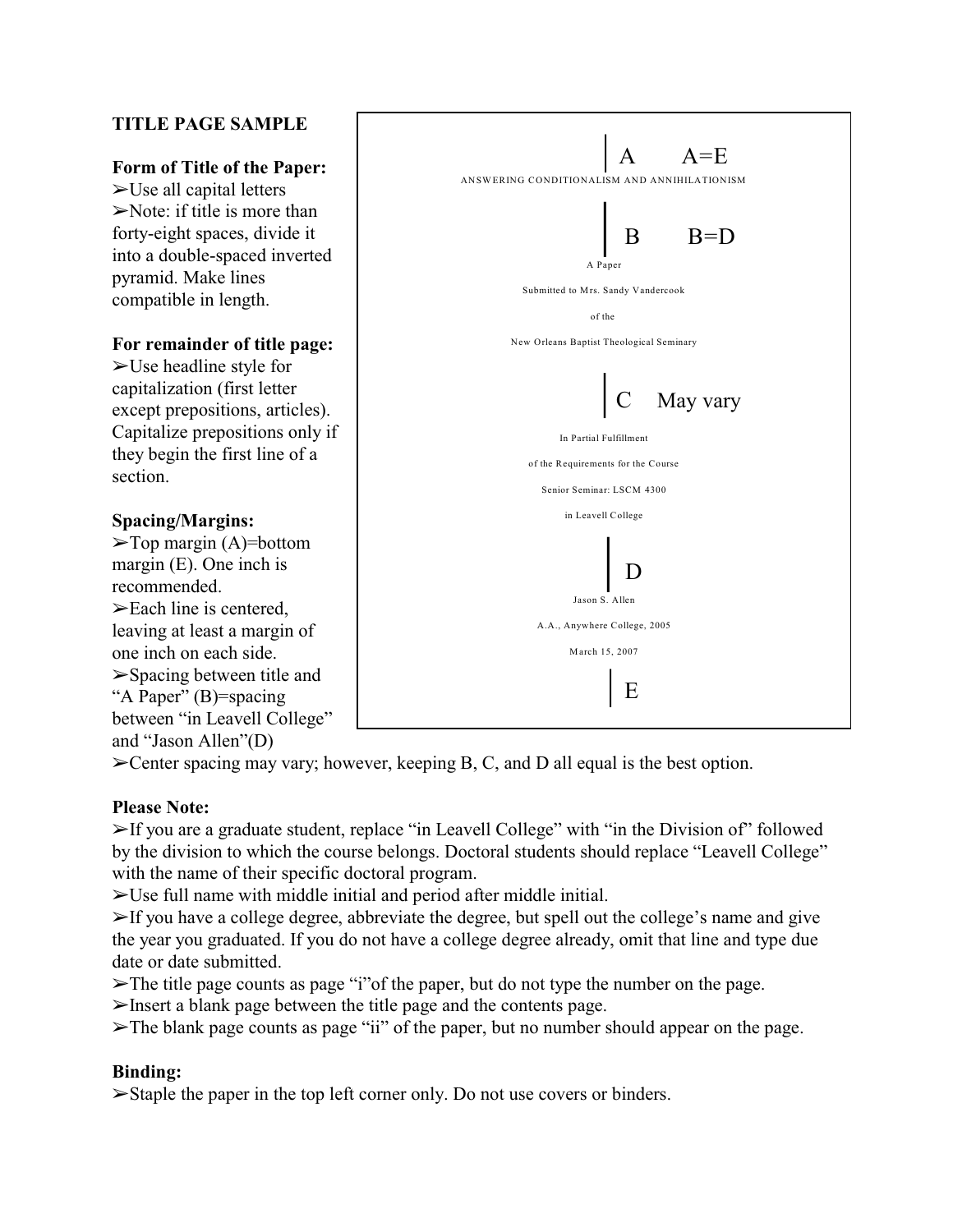## ANSWERING CONDITIONALISM AND ANNIHILATIONISM

A Paper

Submitted to Mrs. Sandy Vandercook

of the

New Orleans Baptist Theological Seminary

In Partial Fulfillment

of the Requirements for the Course

Senior Seminar: LSCM4300

in Leavell College

Jason S. Allen

A.A., Anywhere College, 2004

March 15, 2007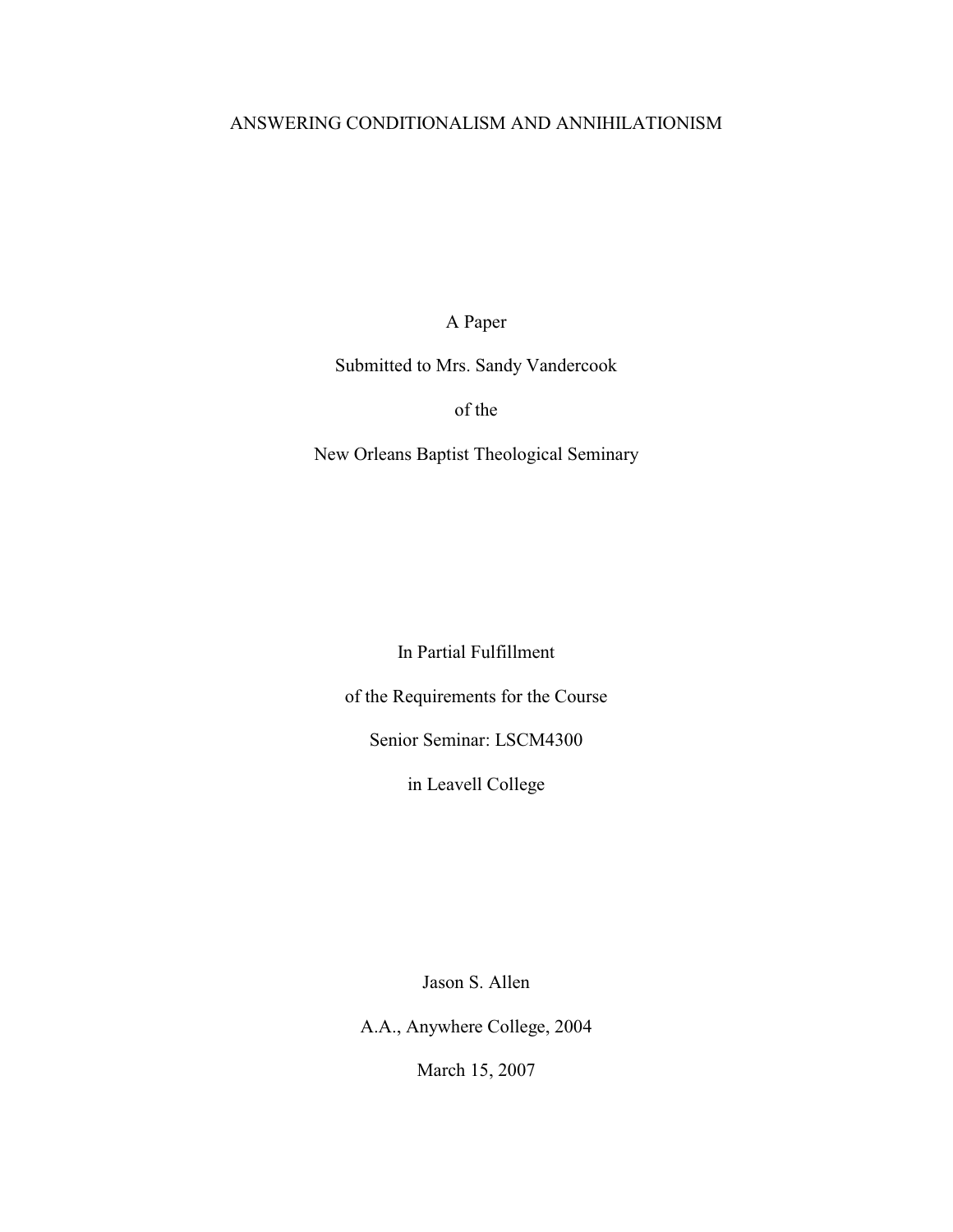## **CONTENTS PAGE SAMPLE**

## **Headings:**

 $\triangleright$  The title for the contents page is simply CONTENTS, positioned one inch from the top of the page.  $\blacktriangleright$  Because major sections of papers in Leavell College are too short to constitute chapters, students should use first-level subheads rather than chapter headings for the major sections. If you further divide the major sections, see p. 398 (7<sup>th</sup>) or 393 (8<sup>th</sup>) for selection of lower-level subheads.

 $\triangleright$ Turabian 7 and 8 treat the bibliography as an element, along with the contents page. As such, both headings should be typed in all caps with no bold or italics. See A.1.5 (the traditional method).

## **Margins/Spacing**

 $\geq$ Page margins= one inch on top, bottom, and sides

| <b>CONTENTS</b>                         |                         |
|-----------------------------------------|-------------------------|
| Section                                 |                         |
| 1. Introduction                         | $\mathbf{1}$            |
| 2. Conditionalism and Annihilationism   | $\overline{\mathbf{3}}$ |
| Historical Argument                     | $\overline{\mathbf{3}}$ |
| <b>Biblical Arguments</b>               | $\,8\,$                 |
| Theological and Philosophical Arguments | 10                      |
| 3. The Traditional View of Hell         | 12                      |
| Historical Arguments                    | 12                      |
| <b>Bilblical Arguments</b>              | 14                      |
| Theological Arguments                   | 17                      |
| 4. Conclusion                           | 19                      |
| SELECTED BIBLIOGRAPHY                   | 20                      |
|                                         |                         |
|                                         |                         |
|                                         |                         |
|                                         |                         |
|                                         |                         |
|                                         |                         |
|                                         |                         |

 $\blacktriangleright$ Triple-space between the heading CONTENTS and what follows, leaving two blank lines.  $\blacktriangleright$  The 7<sup>th</sup> edition shows single spacing between subheads on the contents page. Double-spaced subheads, however, are clearer. Also, single space run-over lines of subheads.

## **Alignment and Page Numbers**

 $\geq$ Align the first-level subheads, including the introduction and conclusion flush left. Also, align the heading SELECTED BIBLIOGRAPHY flush left with the subheads.

 $\triangleright$ Indent lower level subheads with each level a half inch to the right of the previous level. See A 2.1, p. 388 ( $7<sup>th</sup>$ ) or A.2.1.6, p. 380 ( $8<sup>th</sup>$ ), and figure A.4 ( $8<sup>th</sup>$ ).

 $\blacktriangleright$ Align page numbers for sections on the right.

 $\triangleright$  The 7<sup>th</sup> and 8<sup>th</sup> editions indicate the lines of period leaders before the pages numbers are optional. Omitting them may save valuable time and energy.

 $\triangleright$  The contents page is numbered "iii." The title page and the blank page are counted as pages "i" and "ii," respectively, although those pages do not bear the numbers (p. 386,  $7<sup>th</sup>$ ; or 376,  $8<sup>th</sup>$ ).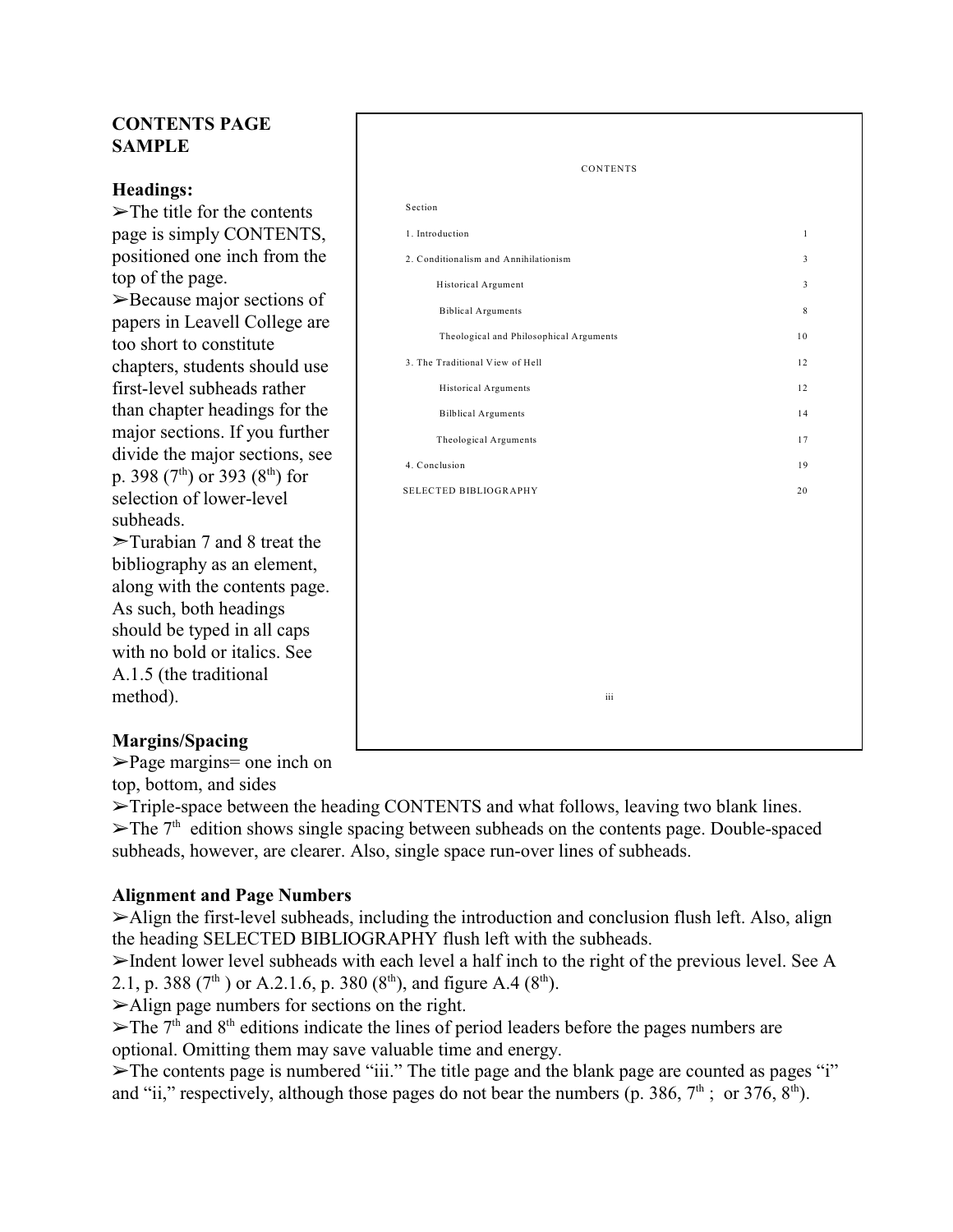## **CONTENTS**

| Section                                 |              |
|-----------------------------------------|--------------|
| 1. Introduction                         | $\mathbf{1}$ |
| 2. Conditionalism and Annihilationism   | 3            |
| <b>Historical Arguments</b>             | 3            |
| <b>Biblical Arguments</b>               | 8            |
| Theological and Philosophical Arguments | 10           |
| 3. The Traditional View of Hell         | 12           |
| <b>Historical Arguments</b>             | 12           |
| <b>Biblical Arguments</b>               | 14           |
| Theological and Philosophical Arguments | 17           |
| 4. Conclusion                           | 19           |
| <b>SELECTED BIBLIOGRAPHY</b>            | 20           |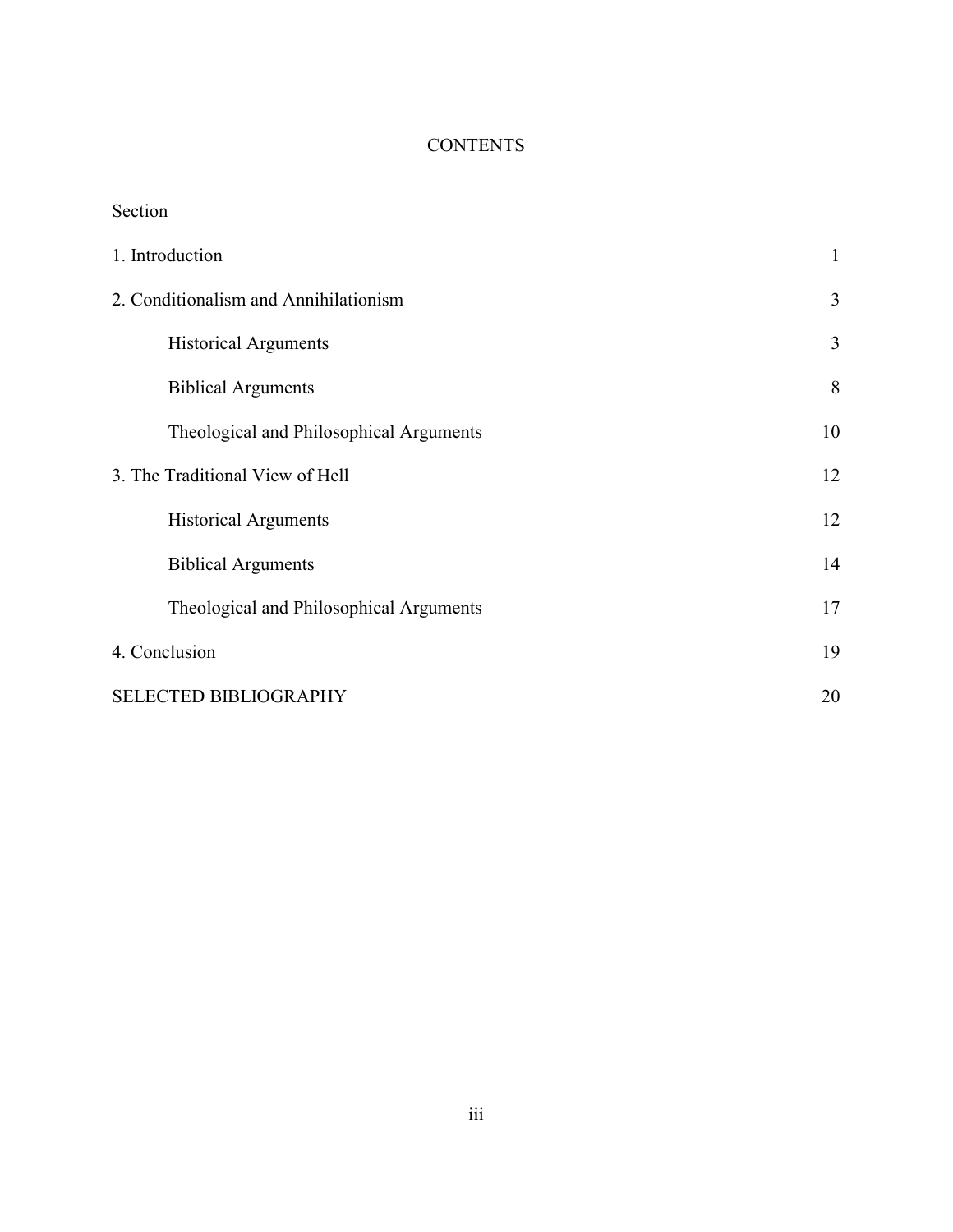## **FIRST PAGE OF TEXT SAMPLE**

#### **Heading:**

 $\blacktriangleright$ The 7th and 8<sup>th</sup> editions treat the introduction as an element, not a chapter. However, since the texts of Leavell College papers are too short to include elements and chapters, the introduction is to be treated as a first-level section. The heading should be centered, typed headline style in bold or italics.

### **Margins/Spacing:**

 $\blacktriangleright$  Page 1, all margins = one inch  $(A.1.1$  and fig.  $A.9$ )  $\blacktriangleright$ Double-space only between the heading "**1. Introduction"** and the first line of text, leaving only one blank line.  $\blacktriangleright$ Double-space text (A.1.3).

## **Indentation:**

 $\geq$ Indent paragraphs a consistent measure (A.1.3).  $\blacktriangleright$ Indent footnotes the same amount as paragraphs (16.3.4).

#### **1. Introduction**

Fitting a ping-pong ball into a jar already full of beans is impossible. The reason is simple enough. Because the beans filled the jar first, they left no accessible space for the ball. In reality, the jar has enough space for the ball. In between the beans are small spaces of air that have the potential to accommodate the ball. Both the beans and the ball need readjusting so that the jar can make the best use of the space. The ball will fit, but only if it is placed in the jar first.

M any times, Christians will come with all of their own ideas about who God should be. They put all of these ideas into their jar, and then they try to fit God in, with no success. In Rom. 11:33, the apostle Paul expressed his own inability to explain God: "Oh the depth of the riches of the wisdom and knowledge of God."<sup>1</sup> Therefore, when studying theology, the students of God's Word never should try to fit God into their own thoughts about him. God will not change who he he is because one thinks him to be different. Instead, human beings need to change their own thoughts to fit who God is, even if doing so means that all the beans do not fit back into the jar or that the ball never fits in the jar at all.

One such difficult theological issue is how God deals eternally with unbelievers. The traditional view would hold that hell is a very real place of eternal punishment where God's wrath is sufficed and where the punishment for sin is carried out. *Endless* and *eternal* are the words that define the traditionalist view. The traditionalist would take Scripture such as M ark 9:48 literally in its description of hell as a place where "the fire is not quenched." The traditionalists

<sup>1</sup>Unless otherwise noted, all Scripture citations will be from the New American Standard Bible.

1

## **Pagination:**

 $\triangleright$  The first page of the introduction is arabic page 1 of the paper.

 $\geq$ The page number should be centered one inch from the bottom on the first page.

## **Footnotes:**

 $\geq$ Mark the place in the text where a footnote is introduced with an arabic superscript (16.3.2).  $\geq$ A footnote must begin on the page where it is referenced (16.3.4, 7<sup>th</sup>; or 16.3.4.1, 8<sup>th</sup>).

 $\geq$ Separate the footnotes on a page from the text with a short separator line of consistent length  $(16.3.4, 7<sup>th</sup>)$ ; or 16.3.4.1,  $8<sup>th</sup>$ ). The WordPerfect default is twenty spaces or two inches.  $\triangleright$ The separator line should be at the bottom of the next line after the last line of text. At the beginning of the document, in Word be sure to change "bottom of page" to "below text" in the footnote window. In WP, go to advanced options in the footnote window and change to "immediately below text."

 $\blacktriangleright$ Number notes consecutively beginning with arabic 1 (16.3.3).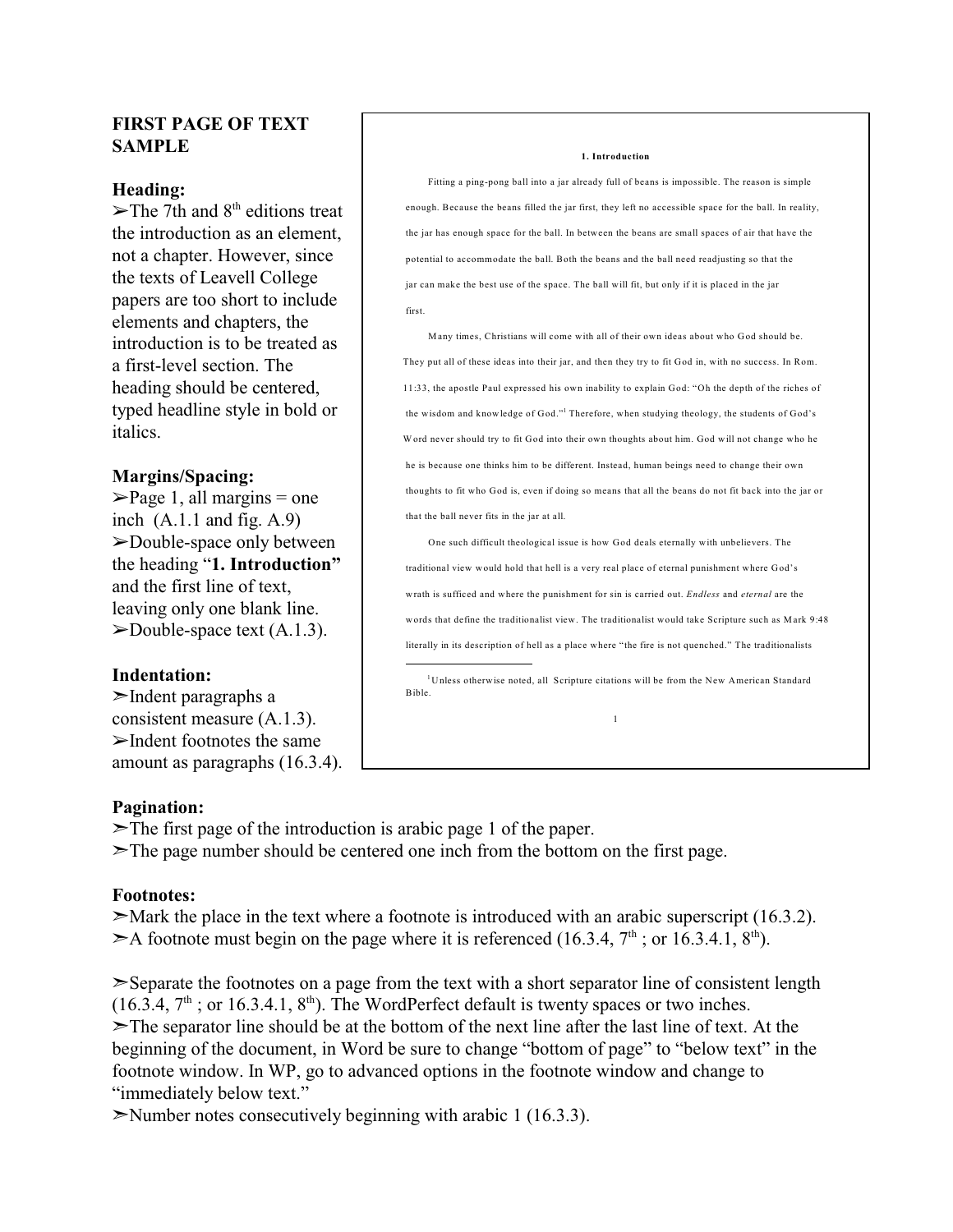#### **1. Introduction**

Fitting a ping-pong ball into a jar already full of beans is impossible. The reason is simple enough. Because the beans filled the jar first, they left no accessible space for the ball. In reality, the jar has enough space for the ball and the beans. In between the beans are small spaces of air that have the potential to accommodate the ball. Both the beans and the ball need readjusting so that the jar can make the best use of the space. The ball will fit, but only if it is placed in the jar first.

Many times, Christians will come with all of their own ideas about who God should be. They put all of these ideas into their jar, and then they try to fit God in, with no success. In Rom. 11:33, the apostle Paul expressed his own inability to explain God: "Oh the depth of the riches of the wisdom and knowledge of God."<sup>1</sup> Therefore, when studying theology, the students of God's Word never should try to fit God into their own thoughts about him. God will not change who he is because one thinks him to be different. Instead, human beings need to change their own thoughts to fit who God is, even if doing so means that all the beans do not fit back into the jar or that the ball never fits in the jar at all.

One such difficult theological issue is how God deals eternally with unbelievers. The traditional view would hold that hell is a very real place of eternal punishment where God's wrath is sufficed and where the punishment for sin is carried out. *Endless* and *eternal* are the words that define the traditionalist view. The traditionalist would take Scripture like Mark 9:48 literally in its description of hell as a place where "the fire is not quenched." The traditionalists

<sup>&</sup>lt;sup>1</sup>Unless otherwise noted, all Scripture citations will be from the New American Standard Bible.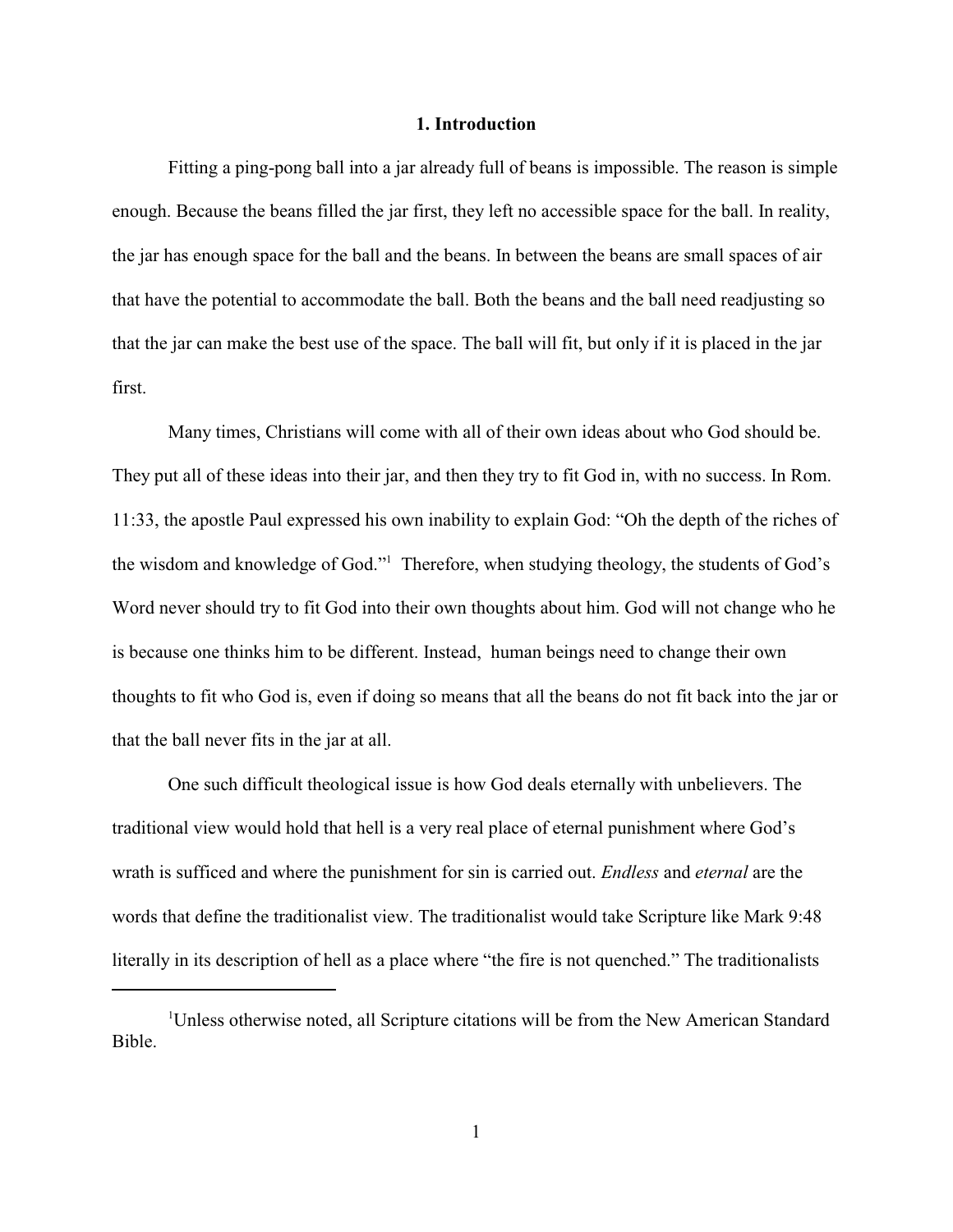## **SECOND PAGE OF TEXT SAMPLE**

#### **Footnotes (continued):**

 $\blacktriangleright$  The 7<sup>th</sup> and 8<sup>th</sup> editions prefer the note number typed on the line followed by a period and the note (16.3.4). However, Turabian allows the superscript numbers used in the Tutor.  $\ge$ Single space the subsequent lines of each note. Double space between notes (A.1.3 and 16.3.4,  $7^{\text{th}}$ ; or 16.3.4.1,  $8^{\text{th}}$ ).  $\geq$ Give only one full reference for each source cited. For subsequent references, use shortened references. See pages 154-57,  $7^{\text{th}}$ ; or 158-61,  $8^{\text{th}}$ , in Turabian and the info under the heading "Shortened References" later in this document.

#### **Pagination**:

Number the pages following page 1 consecutively to the end of the text with arabic numerals centered one inch from the top

may not like the idea that God will judge eternally those who do not know Christ as Lord, but they accept it because Scripture teaches it.

2

The traditional view, however, draws much criticism. The main point of the debate is the question of how a God of love could allow unbelievers to suffer torture for all eternity for not accepting him. Edward Fudge asked, "But are we to believe that God, who 'so loved' the world that he gave his only Son to die for our sins (John 3:16), also will keep millions of sinners alive forever so he can torment them endlessly throughout all eternity?" Fudge answered his question, "No, no–a thousand time no."<sup>2</sup> This type of thinking about the eternal state of the unbelieving is true of conditionalism and annihiliationism. Wayen Grudem defined the annihilationist view: "After the wicked have suffered the penalty of God's wrath for a time, God will 'annihilate' them so that they no longer exist."<sup>T</sup> Therefore, to attempt to relieve the so-called tension between the love of God and the eternal punishment of unbelievers, the annihilationist says that a God of justice must see punishment carried out, but it does not last forever.

This view of hell not only compromises the biblical account about hell, as the reader will see, but also reduces the seriousness of sin and writes for itself what the character of God should be. Clark Pinnock, a theologian supporting this view, said, "Today it is easier to invite people to find fulfillment in a dynamic, personal God than it would be to ask them to find it in a deity who

Edward William Fudge, "The Case for Conditionalism," in *Two Views of Hell: A* 2 *Bilbical and Theological Dialogue*, by Edward William Fudge and Robert A. Peterson (Downers Grove: IntrerVarsity Press, 2000), 81.

Wayne Grudem, *Bible Doctrine: Essential Teachings of the Christian Faith* (Grand 3 Rapids: Zondervan, 1999), 460.

of the paper or flush right one inch from the top, even if the page begins with a subhead. The space between the page number and the text should be one blank line.

#### **Scripture References:**

 $\geq$ In text, parenthetical references, or notes, use the full name of a Bible book only when referring to the book as a whole or to a book and chapter (i.e., Amos, John 3, or Ephesians 4-6).  $\triangleright$ When citing a specific verse or group of verses, abbreviate the name of the Bible book (i.e., Matt. 5:16 or Prov. 3:5-6). Use the traditional abbreviations–pp 341-43,  $7<sup>th</sup>$ ; or 340-42,  $8<sup>th</sup>$ . Note: Some of the shorter book titles, such as John, are not to be abbreviated according to Turabian.  $\triangleright$ When a reference to a specific verse begins the sentence, spell out the Bible book (i.e., Luke 1:1-4 presents the purpose of . . .).

 $\geq$ The book's number and name always should appear on the same line, as with 1 John.  $\geq$ In papers dealing extensively with Scripture, you may choose to identify the biblical text within the context of the sentence or in a parenthetical reference at the end of the sentence rather than in a footnote. You may advise the reader in a footnote for the first reference in text as to which translation you are using so that you do not have to list the translation on each citation. If you choose to use footnotes for scriptural references, see 17.5.2.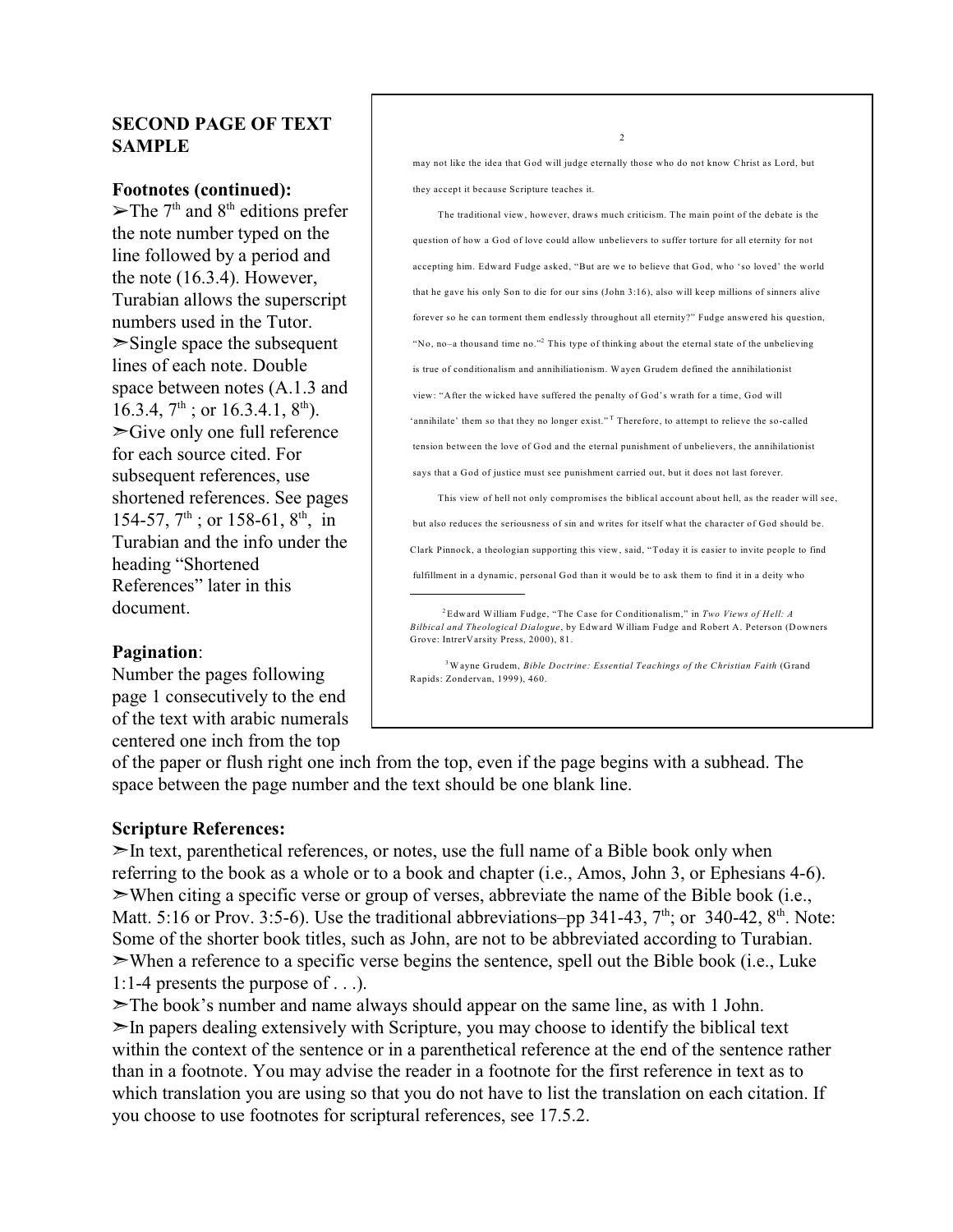may not like the idea that God will judge eternally those who do not know Christ as Lord, but they accept it because Scripture teaches it.

The traditional view, however, draws much criticism. The main point of the debate is the question of how a God of love could allow unbelievers to suffer torture for all eternity for not accepting him. Edward Fudge asked, "But are we to believe that God, who 'so loved' the world that he gave his only Son to die for our sins (John 3:16), will also keep millions of sinners alive forever so he can torment them endlessly throughout all eternity?" Fudge answered his question, "No, no–a thousand times no."<sup>2</sup> This type of thinking about the eternal state of the unbelieving soul is true of conditionalism and annihilationism. Wayne Grudem defined the annihilationist view: "After the wicked have suffered the penalty of God's wrath for a time, God will 'annihilate' them so that they no longer exist."<sup>3</sup> Therefore, to attempt to relieve the so-called tension between the love of God and the eternal punishment of unbelievers, the annihilationist says that a God of justice must see punishment carried out, but it does not last forever.

This view of hell not only compromises the biblical account of hell, as the reader will see, but also reduces the seriousness of sin and writes for itself what the character of God should be. Clark Pinnock, a theologian supporting this view, said, "Today it is easier to invite people to find fulfillment in a dynamic, personal God than it would be to ask them to find it in a deity who

2

Edward William Fudge, "The Case for Conditionalism," in *Two Views of Hell: A* <sup>2</sup> *Biblical and Theological Dialogue,* by Edward William Fudge and Robert A. Peterson (Downers Grove: InterVarsity Press, 2000), 81.

<sup>&</sup>lt;sup>3</sup>Wayne Grudem, *Bible Doctrine: Essential Teachings of the Christian Faith* (Grand Rapids: Zondervan, 1999), 460.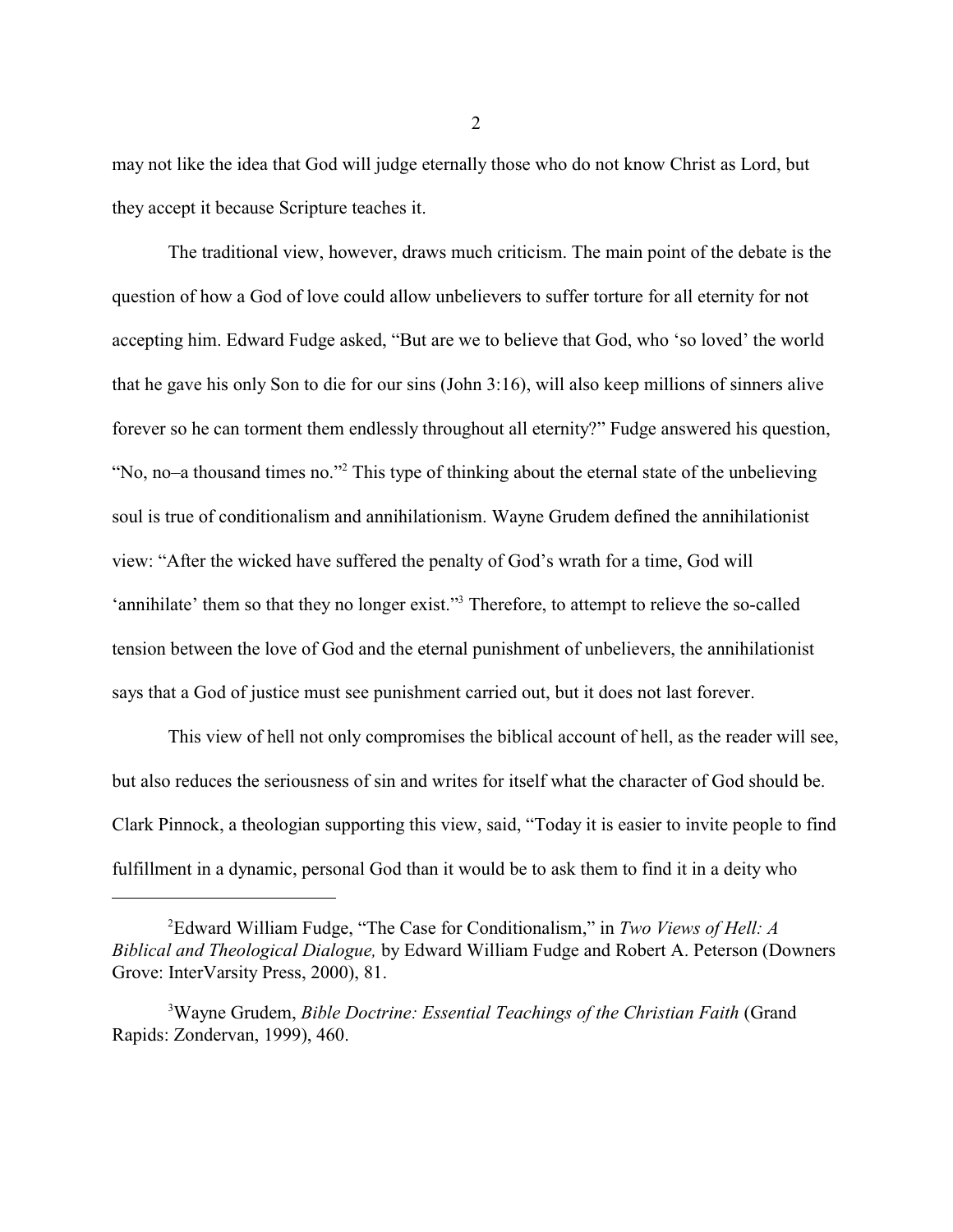### **SAMPLE THIRD PAGE**

#### **Sections and Subsections**

 $\blacktriangleright$  Headings for major sections of the paper (including the introduction and conclusion) should be centered and bold or italicized. If you further divide these sections into subsections, choose them in "any suitable *descending order*"(carried over from 6th ed., 1.38). For instance, if you choose a third level subhead style instead of a second-level for your first subsection, you cannot use a second-level style in the paper.  $\geq$ Leave two blank lines between a subhead and the preceding text and one blank line before the text that follows. If two subheads appear together, leave only one blank line between them.  $\geq$ No page should end with a subhead. Type at least one line below the subhead. **NOTE:** Turabian no longer prohibits

is immutable and self-enclosed."<sup>4</sup> Although presenting God in such a way may be appealing, God does not change himself so that human beings can explain him more easily. He remains unchangeable and unfathomable. In light of this debate concerning the believer's permanent state, a study of the historical, biblical, and philosophical arguments should support the traditionalist view of hell rather then the claims of conditionalism and annihilationism.

3

#### **2. Condtionalism and Annihilationism**

The first tasks in this critique of these views are to explain the key arguments of the views and to give the traditionalist defense to each argument. This study is not exhaustive, but merely gives an overview dealing with the major points.

#### Historical Argument

One conditionalist argument is the supposed influence of Greek thought upon the early interpretation of the biblical text. Conditionalists hold that the immortality of the soul is a Greek thought, not a biblical one. Pinnock claimed, "The assumption goes back to Plato's view of the soul as metaphysically indestructible."<sup>5</sup> According to this argument, generations of theologians believed the traditional view because of this influence. Pinnock added, "This concept has influenced theology for a long, long time, but it is not biblical."<sup>6</sup> Proponents of this argument

Clark H. Pinnock, "Systematic Theology, " in *The Openess of God: A Biblical Challenge* 4 *the Traditional Understanding of God*, ed. Clark H. Pinnock (Downers Grove: InterVarsity Press, 1994), 101.

Clark H. Pinnock, "The Conditional View," in *Four Views on Hell*, ed. William Crockett 5 (Grand Rapids: Zondervan, 1992), 147.

 $6$ Ibid., 148.

#### **Writing the Introduction:**

widows and orphans in the text.

Open with background information, such as an observation, historical perspective, quotation, or statistics. Lead into a statement of the problem or concern which led to the research project. Close with the question or thesis in the last paragraph and transition into the body of the paper. The thesis can be the last sentence in the introduction and serve as a transition.

#### **Writing the Conclusion:**

Summarize the arguments presented and give your conclusions based upon the evidence given in the paper. Explain the significance of the findings. Do not present new information, and, as a rule, do not quote in the conclusion. Finally, you may point out the need for future research.

#### **Suggested Steps in Writing the Paper:**

Review the question/thesis and the general outline of the paper. Outline the paper in detail. Gather the needed source materials, based on the detailed outline, and write the text. Read for style and revise, if needed. Proofread for grammatical errors and correct accordingly. Proofread for Turabian errors and correct accordingly.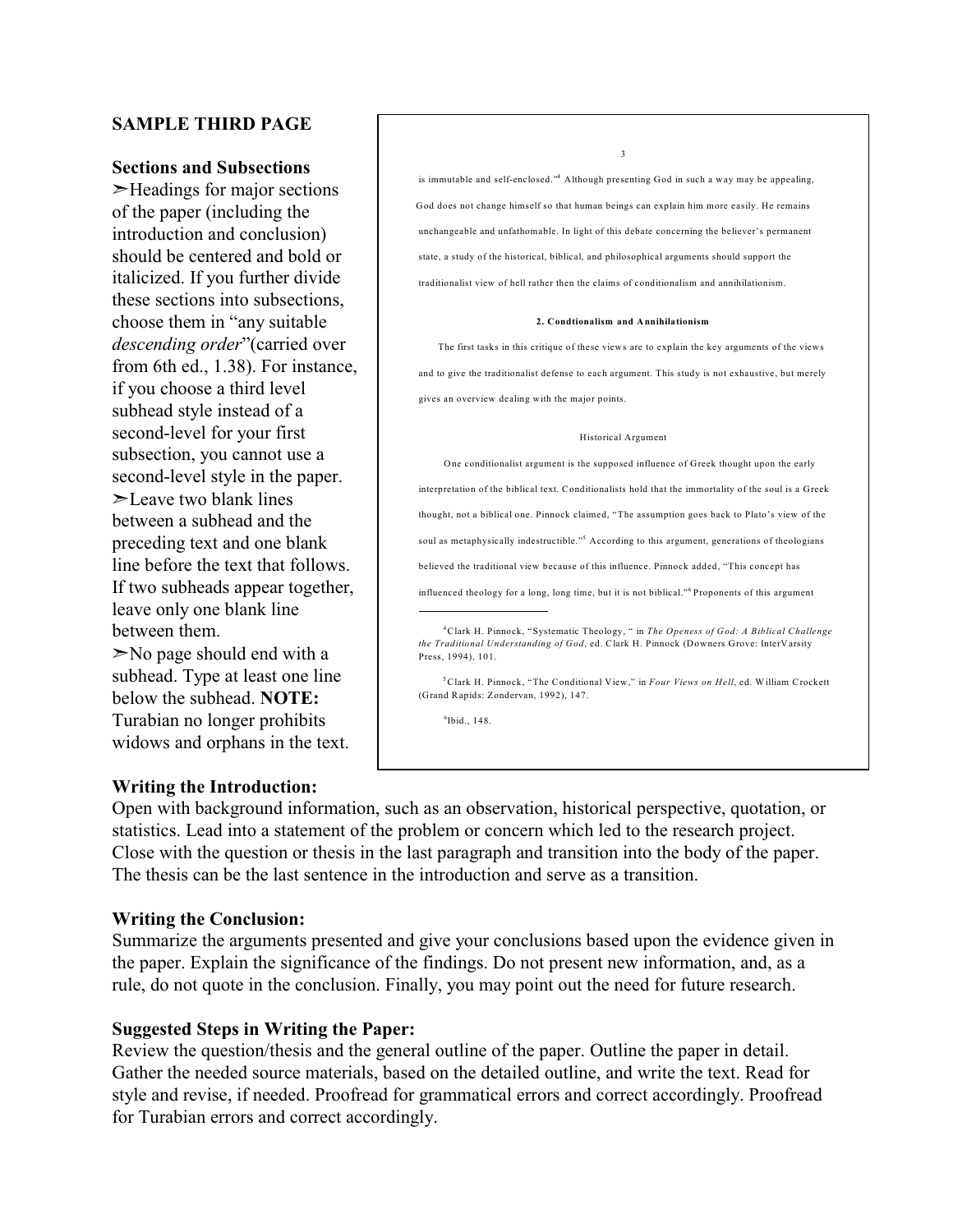is immutable and self-enclosed."<sup>4</sup>Although presenting God in such a way may be appealing, God does not change himself so that human beings can explain him more easily. He remains unchangeable and unfathomable. In light of this debate concerning the unbeliever's permanent state, a study of the historical, biblical, and philosophical arguments should support the traditionalist view of hell rather than the claims of conditionalism and annihilationism.

#### **2. Conditionalism and Annihilationism**

The first tasks in this critique of the these views are to explain the key arguments of the views and to give the traditionalist defense to each argument. This critique is not exhaustive, but merely gives an overview dealing with the major points.

#### Historical Argument

One conditionalist argument is the supposed influence of Greek thought upon the early interpretation of the biblical text. Conditionalists hold that the immortality of the soul is a Greek thought, not a biblical one. Pinnock claimed, "The assumption goes back to Plato's view of the soul as metaphysically indestructible."<sup>5</sup> According to this argument, generations of theologians believed the traditional view because of this influence. Pinnock added, "This concept has influenced theology for a long, long time, but it is not biblical." Proponents of this argument

3

Clark H. Pinnock, "Systematic Theology," in *The Openness of God: A Biblical* <sup>4</sup> *Challenge to the Traditional Understanding of God*, ed. Clark H. Pinnock (Downers Grove: InterVarsity Press, 1994), 101.

<sup>&</sup>lt;sup>5</sup>Clark H. Pinnock "The Conditional View," in *Four Views on Hell*, ed. William Crockett (Grand Rapids: Zondervan, 1992), 147.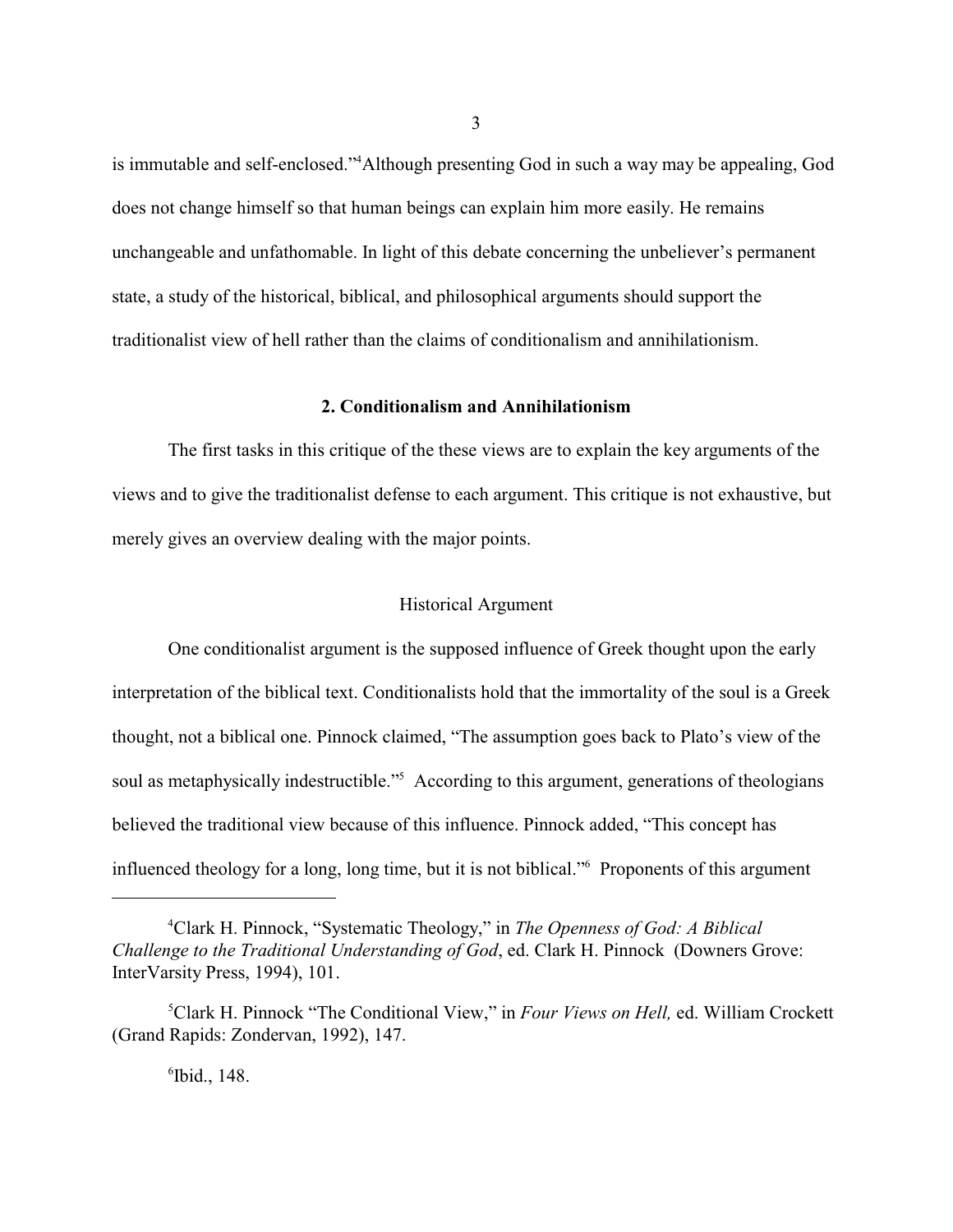## **PAGE WITH BLOCK QUOTATION**

#### **Block Quotations:**

 $\geq$ If a quotation is five lines or more, present it as a block quotation. Double space from the main text to the quotation, which should be indented the same as paragraph and footnote indentation. If the first sentence of the quotation is the first sentence of a paragraph in the original, indent the first line another tab stop to reflect that indentation. The right margin of the block should be the same as the rest of the text.

 $\geq$ Do not enclose the block in quotation marks. If the block has a quotation within it, that quotation should retain its double quotation marks. Place the footnote number at the end of the quotation.

 $\triangleright$ Try not to end a paragraph with a block. Instead, follow the block with a sentence or so that highlights the main idea of the block or responds to it in some

17 about the present circumstances, but it looks forward to the final state of man. The point is that when Daniel's prophecy is considered as "end time" material, one should conclude that the wicked unrepentant face an everlasting punishment . 19 Theological and Philosophical Arguments The final argument for the traditional view is the theological one. While annihilationists would say that the love of God and hell cannot coexist, quite the opposite is true. One may ask, How can a just God send people to hell? A better question, however, would be, How can a just God allow people into heaven? Only because of his love, God has broken through unrepentant hearts and given humanity the choice of life or death. The previous chapter highlighted the severity of God's justice against sin, but pointing out the true extent of humanity's rebellion is important. In discussing the story of the rich man Lazarus (Luke 16), M oore observed, Notice that he does not say, "I was wrong in living such a sinful life. God have mercy on me. I repent. I am now ready to serve God. I have learned my lesson." Dives (the rich man) never admits wrongdoing of any kind whatsoever. This passage is deafening in its silence in this regard. Dives simply wants the consequences of his sin reduced, but he never recognizes his sin! 20 As M oore pointed out, this man who chose rebellion on earth never wavered in that rebellion in hell. He was sorry that he was in pain, but he was not sorry for his sin. Additionally, granting people a reprieve from eternal punishment would be taking free will from those people. Erickson explained, "And it may be well that those creatures that God <sup>19</sup>Block, 61-62.  $^{20}$ Moore, 48.

way. See rule 25.2.2 regarding punctuation of the sentence that introduces the quotation.

## **Shortened References:**

 $\geq$ Give only one full reference for each source in the paper. For subsequent references, give a shortened reference. Use "Ibid." for a note that cites the same source and page number as the preceding note (no references to other sources between the two notes). If the page number is different, follow "Ibid." with comma and the page number (16.4.2).

 $\geq$ If the new footnote references a source cited earlier and other sources have been cited since the earlier one, then cite the author's family name followed by a comma and the page number(s) (16.4.1). You also may give a shortened title of the work between the author and the page number(s). You would need to use this last method if you cite more than one work by the same author. For sources with more than one author, list them in the same order as given in the full reference. Be consistent with the method you use.

## **Author's Name in the Text:**

 $\geq$ In the text, supply both the given name and the family name in the first reference. Thereafter, give only the family name.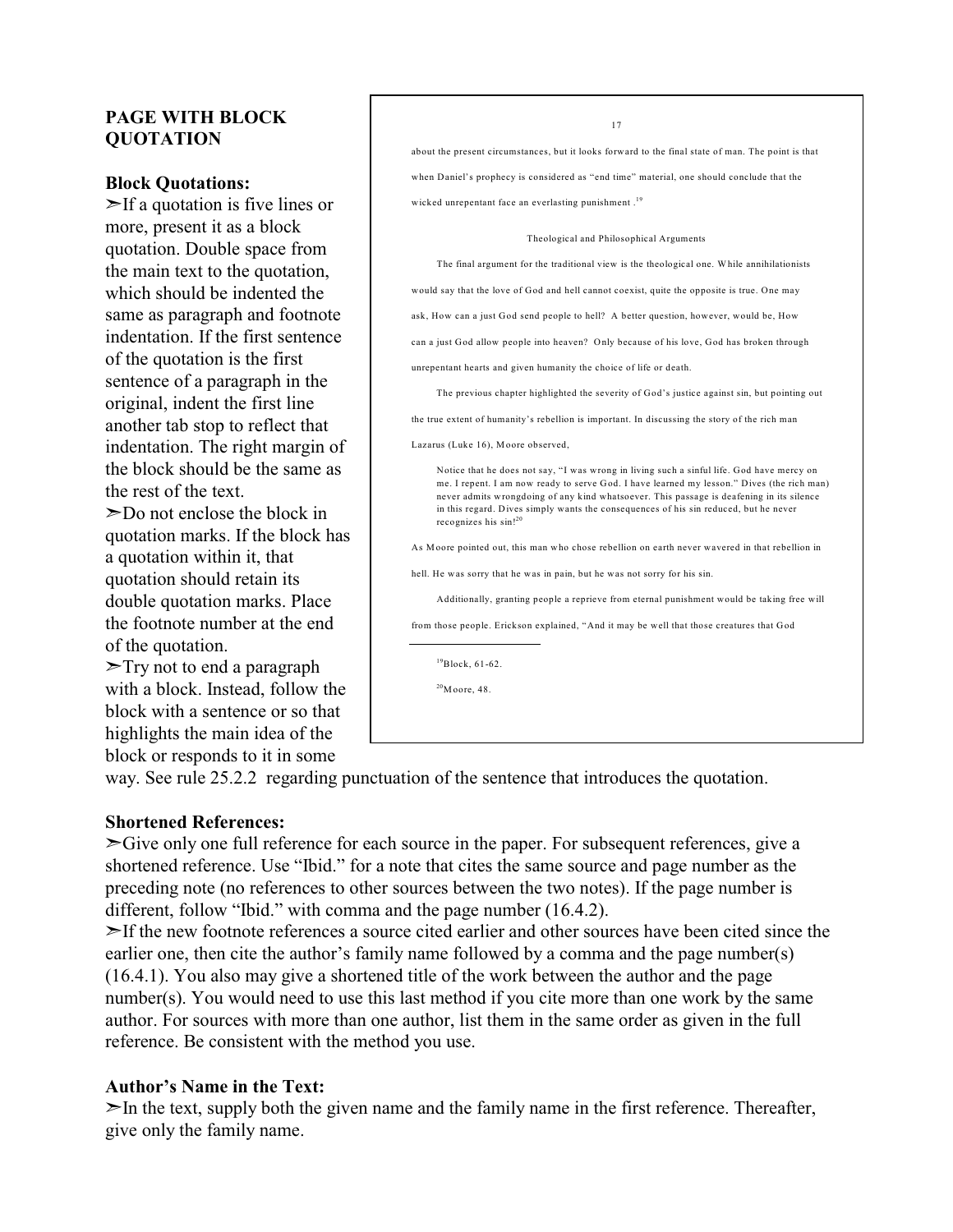about the present circumstances, but it looks forward to the final state of man. The point is that when Daniel's prophecy is considered as "end times" material, one should conclude that the wicked unrepentant face an everlasting punishment.<sup>19</sup>

#### Theological and Philosophical Arguments

The final argument for the traditional view is the theological one. While annihilationists would say that the love of God and hell cannot coexist, quite the opposite it true. One may ask, How can a just God send people to hell? A better question, however, would be, How can a just God allow people into heaven? Only because of his love, God he has broken through unrepentant hearts and given humanity the choice of life or death.

The previous chapter highlighted the severity of God's justice against sin, but pointing out the true extent of humanity's rebellion is important. In discussing the story of rich man Lazarus (Luke 16), Moore observed,

Notice that he does not say, "I was wrong in living such a sinful life. God have mercy on me, I repent. I am now ready to serve God. I have learned my lesson." Dives (the rich man) never admits wrongdoing of any kind whatsoever. This passage is deafening in its silence in this regard. Dives simply wants the consequences of his sin reduced, but he never recognizes his sin!<sup>20</sup>

As Moore pointed out, this man who chose rebellion on earth never wavered in that rebellion in hell. He was sorry that he was in pain, but he was not sorry for his sin.

Additionally, granting people a reprieve from eternal punishment would be taking free will from those people. Erickson explained, "And it may be well that those creatures that God

 $^{19}$ Block, 61-62.

 $20$ Moore, 48.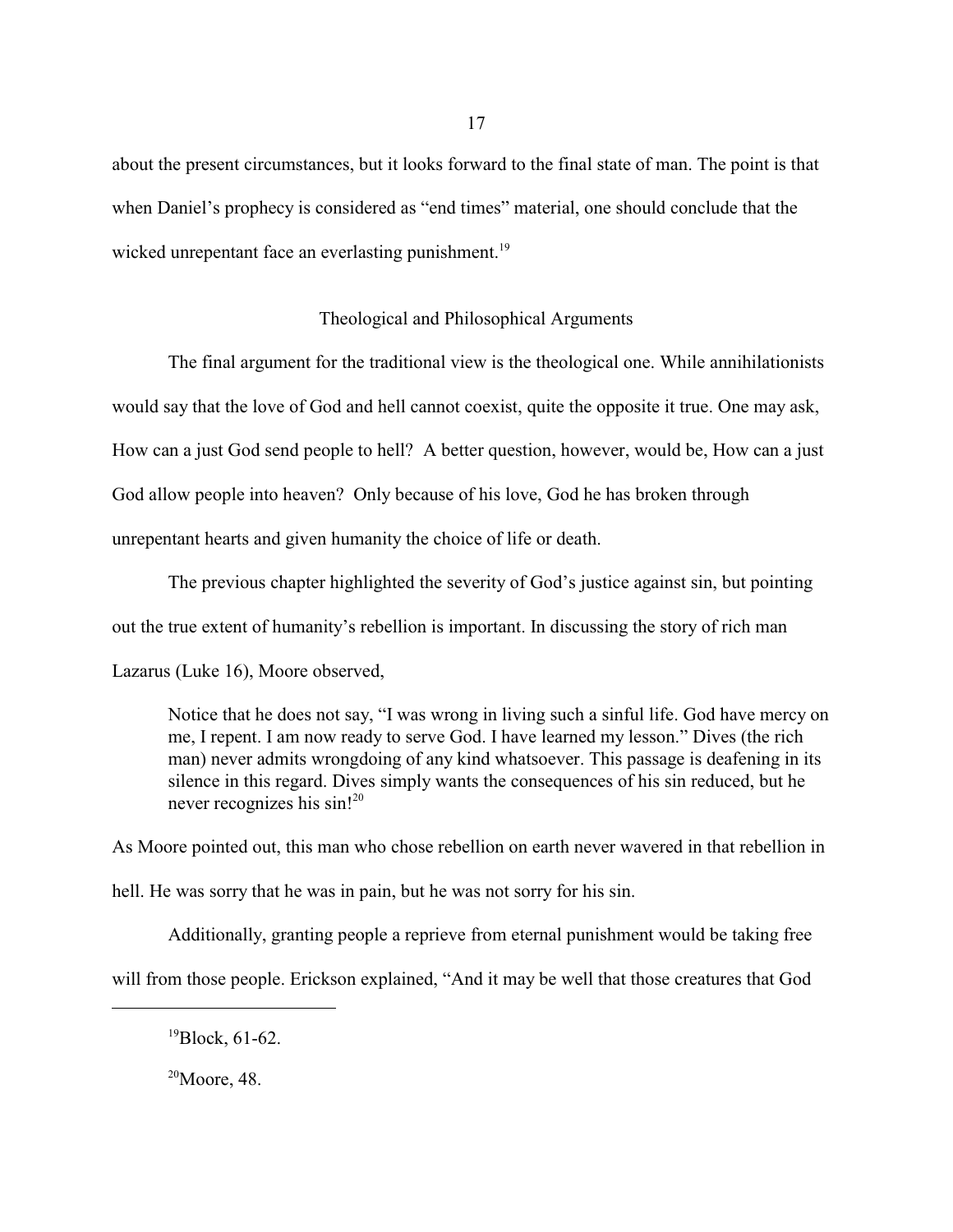## **SELECTED BIBLIOGRAPHY SAMPLE PAGE**

#### **Headings:**

 $\geq$ Because it is not part of the text, the bibliography is considered an element of the paper, as is the contents page. As such, both are to be centered and typed in all caps.  $\triangleright$ In Research and Writing, divide the bibliography into three sections: books, periodicals, and electronic documents. Each of these sections is to have a subheading given in the same style as the first-level headings in the text.

## **Margins/Spacing:**

 $\geq$ Margins one inch on all sides, including the top.  $\triangleright$ Triple-space between the heading "SELECTED BIBLIOGRAPHY" and the first subheading, "Books."

Also, triple space from the

last bibliographic entry of each section to the next subhead.

 $\geq$ Double-space after each subhead to the first bibliographic entry below it.

## **Bibliographic Entries:**

 $\triangleright$ Arrange entries alphabetically by the authors' last names.

 $\geq$ Align the first line of each entry flush left, but indent any run-over lines the same as paragraph and footnote indentation in the text, usually the first tab stop.

 $\geq$ See 16.2.2, 7<sup>th</sup>; or 16.2.2.1, 8<sup>th</sup>, for listing multiple works by the same author, using a 3-em dash. Also, see the second work by Pinnock in the bibliography insert above.

See 16.2.2.,  $7<sup>th</sup>$ ; or 16.2.2.1, last paragraph, page 149, for listing a work with no known author or editor.

 $\geq$ Refer to chapters 16-17 for examples of bibliographic entries for various types of sources.

 $\geq$ Be careful with the punctuation in the bibliography. For instance, do not forget to place the comma before the conjunction when listing the names of two authors of a single work.

## SELECTED BIBLIOGRAPHY **Books** Blanchard, John. *Whatever Happened to Hell?* Wheaton: Crossway Books, 1995. Bryson, Harold T. *The Reality of Hell and the Goodness of God*. Wheaton: Tyndale House Publishers, 1984. Dixon, Larry. *The Other Side of the Good News: Confronting the Contemporary Challenges to Jesus' Teaching on Hell.* Wheaton: BridgePoint, 1992. Dvanvid, Jonathan L. *The Problem of Hell*. New York: Oxford University Press, 1993. Erickson, Millard J. *Introducing Christian Doctrine*. 2<sup>nd</sup> ed. Edited by Arnold Hustad. Grand Rapids: Baker House, 2002. Fernando, Ajith. *Crucial Questions about Hell*. Wheaton: Crossway Books, 1991. Fudge, Edward William. "The Case for Conditionalism." In *Two Views of Hell: A Biblical and Theological Dialogue*, by Edward William Fudge and Robert A. Peterson, 19-113. Downers Grove: InterVarsity Press, 2000. Grudem, Wayne A. *Bible Doctrine: Essential Teachings of the Christian Faith.* Edited by Jeff Purswell. Grand Rapids: Zondervan, 1999. McGrath, Allister E., ed. *The Christian Theology Reader*. 2<sup>nd</sup> ed. Oxford: Blackwell Publishers, 2001. M oore, David George. *The Battle for Hell*. Lanham, M D: University Press of America, 1995. Peterson, Robert A. *Hell on Trial: The Case for Eternal Punishment*. Phillipsburg, NJ: P&R Publishing, 1995. Pinnock, Clark H. "The Conditional View." In *Four Views on Hell*, edited by William Crockett, 135-66. Grand Rapids: Zondervan, 1992. ––––. "Systematic Theology." In *The Openness of God: A Biblical Challenge to the Traditional Understanding of God,* edited by Clark H. Pinnock, 101-25. Downers Grove: InterVarsity Press, 1994. Walls, Jerry L. *Hell: The Logic of Damnation*. Notre Dame: The University of Notre Dame Press, 1992. 20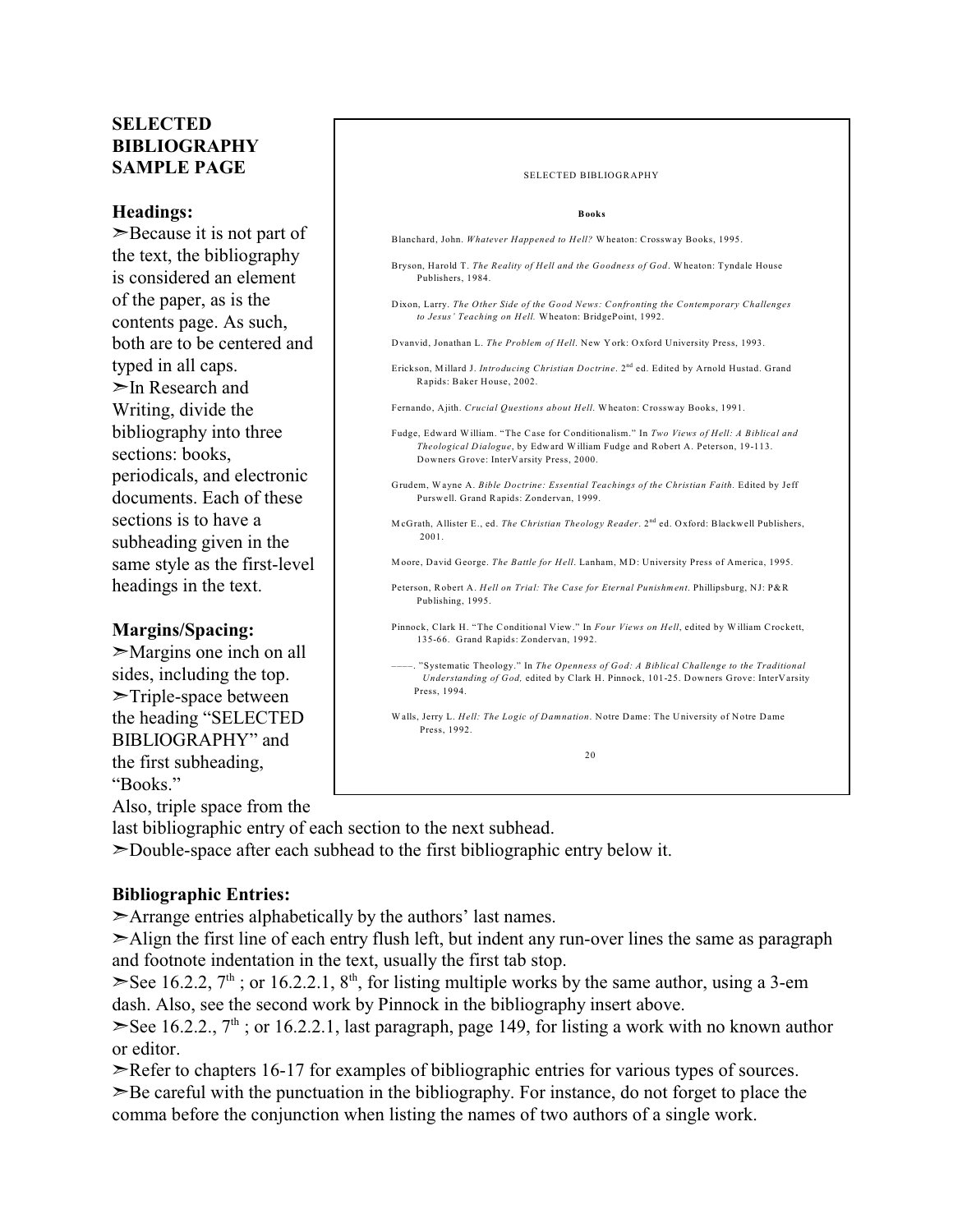#### SELECTED BIBLIOGRAPHY

#### **Books**

Blanchard, John. *Whatever Happened to Hell?* Wheaton: Crossway Books, 1995.

- Bryson, Harold T. *The Reality of Hell and the Goodness of God*. Wheaton: Tyndale House Publishers, 1984.
- Dixon, Larry. *The Other Side of the Good News: Confronting the Contemporary Challenges to Jesus' Teaching on Hell.* Wheaton: BridgePoint, 1992.
- Dvanvig, Jonathan L. *The Problem of Hell*. New York: Oxford University Press, 1993.
- Erickson, Millard J. *Introducing Christian Doctrine*. 2<sup>nd</sup> ed. Edited by Arnold Hustad. Grand Rapids: Baker Book House, 2002.
- Fernando, Ajith. *Crucial Questions about Hell*. Wheaton: Crossway Books, 1991.
- Fudge, Edward William. "The Case for Conditionalism." In *Two Views of Hell: A Biblical and Theological Dialogue*, by Edward William Fudge and Robert A. Peterson, 19-113. Downers Grove: InterVarsity Press, 2000.
- Grudem, Wayne A. *Bible Doctrine: Essential Teachings of the Christian Faith*. Edited by Jeff Purswell. Grand Rapids: Zondervan, 1999.
- McGrath, Allister E., ed. *The Christian Theology Reader*. 2<sup>nd</sup> ed. Oxford: Blackwell Publishers, 2001.
- Moore, David George. *The Battle for Hell*. Lanham, MD: University Press of America, 1995.
- Peterson, Robert A. *Hell on Trial: The Case for Eternal Punishment*. Phillipsburg, NJ: P& R Publishing, 1995.
- Pinnock, Clark H. "The Conditional View." In *Four Views of Hell*, edited by William Crockett, 135-66. Grand Rapids: Zondervan, 1992.
- –––– . "Systematic Theology." In *The Openness of God: A Biblical Challenge to the Traditional Understanding of God,* edited by Clark H. Pinnock, 101-25. Downers Grove: InterVarsity Press, 1994.
- Walls, Jerry L. *Hell: The Logic of Damnation*. Notre Dame: The University of Notre Dame Press, 1992.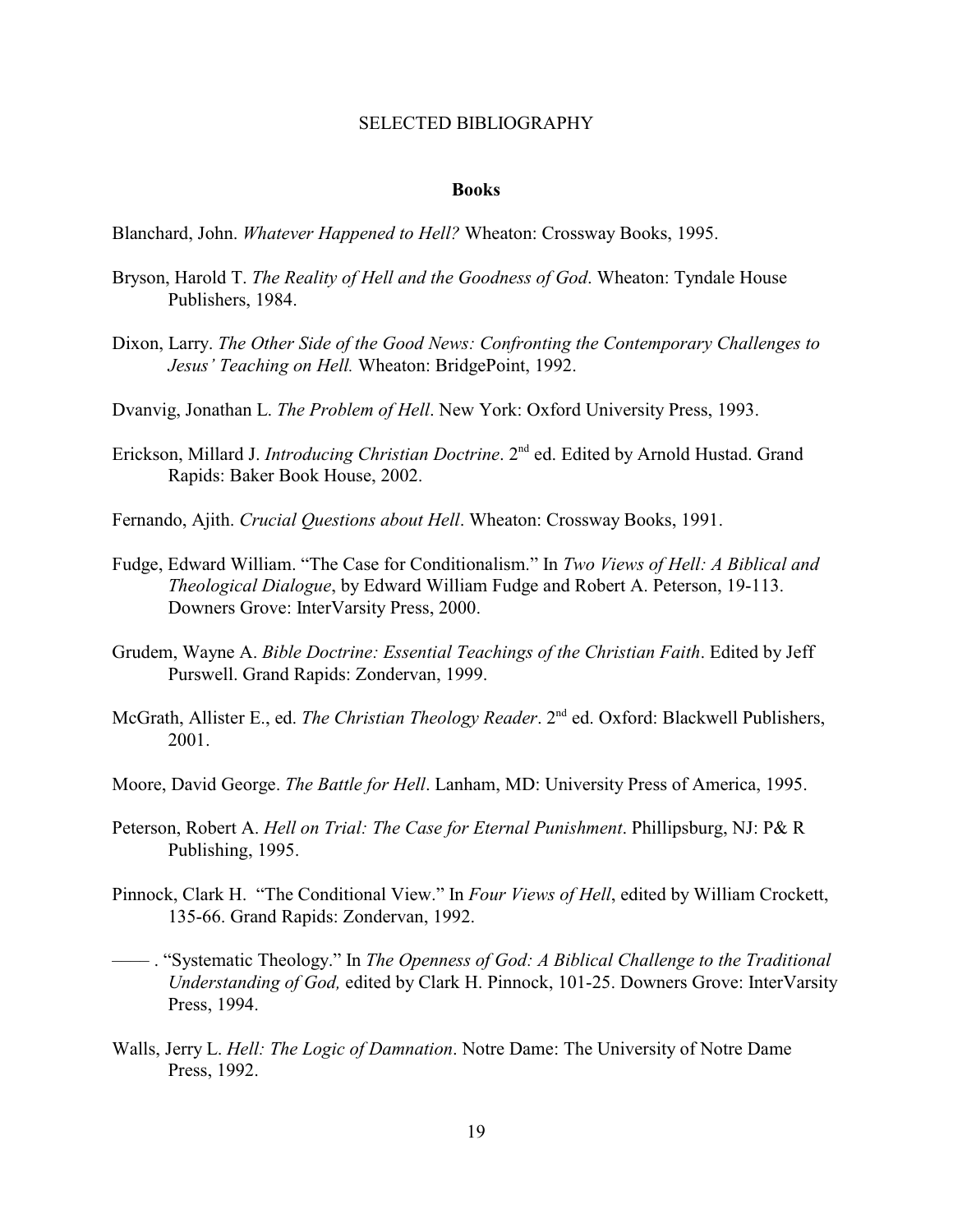#### **Periodicals**

- Fudge, Edward William. "The Final End of the Wicked." *Journal of the Evangelical Theological Society* 27 (September 1984): 325-34.
- Peterson, Robert A. "A Traditionalist Response to John Stott's Arguments for Annihilationism." *Journal of the Evangelical Theological Society* 37, no. 12 (December 1994): 553-68.

#### **Electronic Documents**

- The Barna Group. "Americans Describe Their View about Life after Death." Barna Updates, October 2003, the Barna Group, accessed April 4, 2007, http://www.barna.org/ FlexPage.aspx?Page= Barna Update&BarnaUpdateID=150.
- Peterson, Robert A. "Does the Bible Teach Annihilationism?" *Bibliotheca sacra* 156 (January-March 1999): 13-27. Accessed March 28, 2007. http://search.ebscohost.com.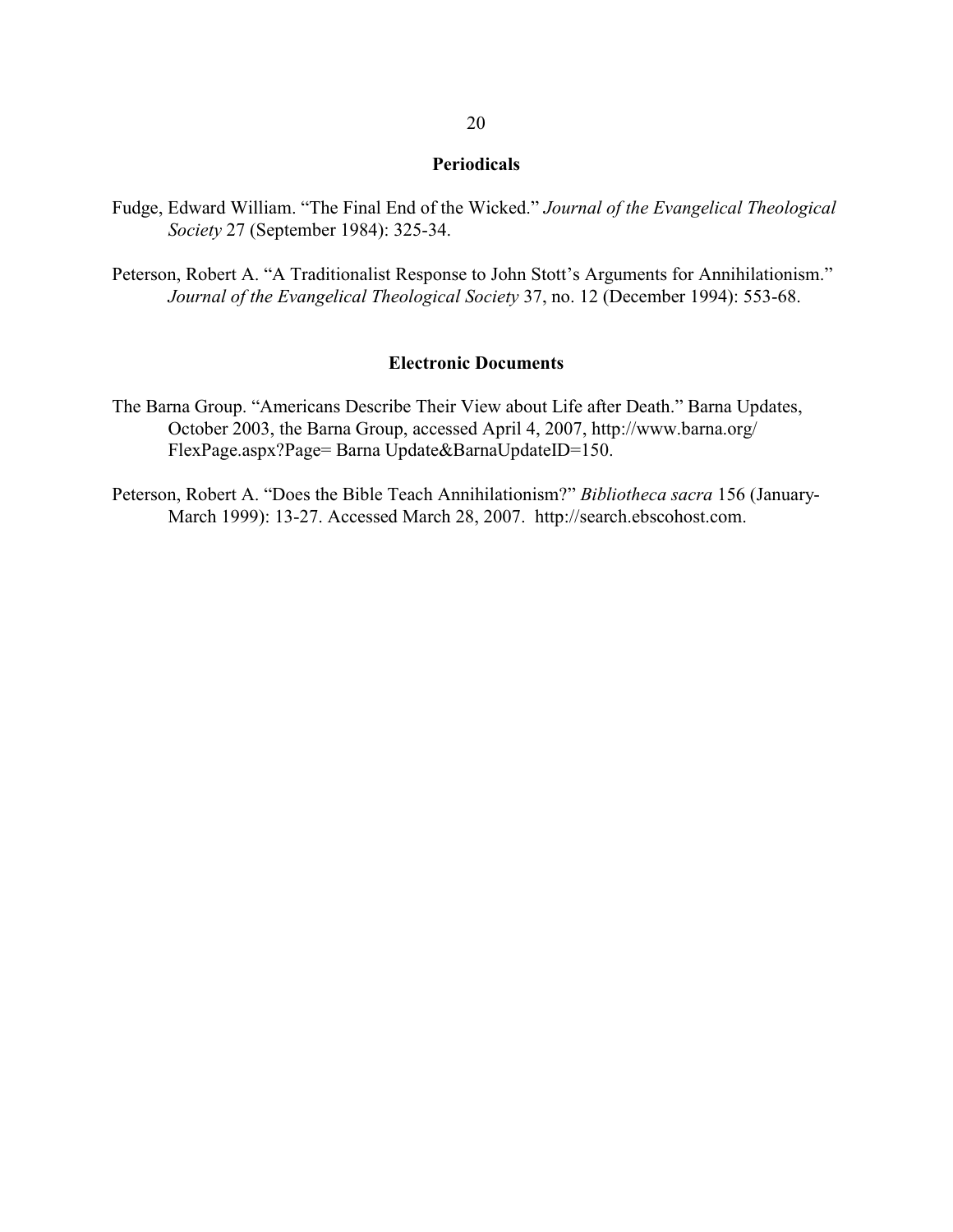## **SPECIAL FOOTNOTE AND BIBLIOGRAPHY FORMS**

## **1. COMMENTARIES FROM SETS OR SERIES**

Treat citations from a volume of a commentary set or series as multi-volume works (17.1.4).

## &**If the volume includes only one book of the Bible, prepare the citation as follows:**

- N. <sup>11</sup>David M. Howard Jr., *Joshua*, vol. 5 of *The New American Commentary*, ed. E. Ray Clendenen and Kenneth Mathews (Nashville: Broadman & Holman, 2002), 40.
- **B.** Howard, David M. Jr. *Joshua*. Vol. 5 of *The New American Commentary*, edited by E. Ray Clendenen and Kenneth Mathews. Nashville: Broadman & Holman, 2002.

\*If the commentary does not provide a volume number, replace "vol. #" with "a vol. of."

## &**If the volume includes more than one book of the Bible, cite as follows:**

- **N.** <sup>12</sup>Ben F. Philbeck Jr., "1-2 Samuel," in *1 Samuel-Nehemiah*, vol. 6 of *The Broadman Bible Commentary*, ed. Clifton J. Allen (Nashville: Broadman Press, 1970), 36.
- **B**. Philbeck, Ben F. Jr. "1-2 Samuel." In 1 *Samuel-Nehemiah*. Vol. 6 of *The Broadman Bible Commentary*, edited by Clifton J. Allen. Nashville: Broadman Press, 1970.

## $\geq$ If the section cited has an editor other than the editor(s) of the complete volume, give **both editors in the appropriate place**:

- **N.** <sup>12</sup>Ben F. Philbeck Jr., "1-2 Samuel," ed. Jack Jones, in *1 Samuel-Nehemiah*, vol. 6 of *The Broadman Bible Commentary*, ed. Clifton J. Allen (Nashville: Broadman Press, 1970), 36.
- **B**. Philbeck. Ben F. Jr. "1-2 Samuel." Edited by Jack Jones. In *1 Samuel-Nehemiah*. Vol. 6 of *The Broadman Bible Commentary*, edited by Clifton J. Allen. Nashville: Broadman Press, 1970.

## **2. INDIVIDUAL COMMENTARIES/NOT PART OF A SET OR SERIES**

Cite commentaries that are not part of a multi-volume set as books. See figure 16.1.

## **3. A PART WRITTEN BY ONE AUTHOR IN A COLLECTED WORK INCLUDING PARTS WRITTEN BY OTHERS (COMPONENT PARTS)**

When a source consists of chapters or other parts contributed by different authors, see "Parts of Edited Collections" under rule 17.1.8,  $7<sup>th</sup>$  and  $8<sup>th</sup>$ , and 17.1.8.2,  $8<sup>th</sup>$ . See the following examples: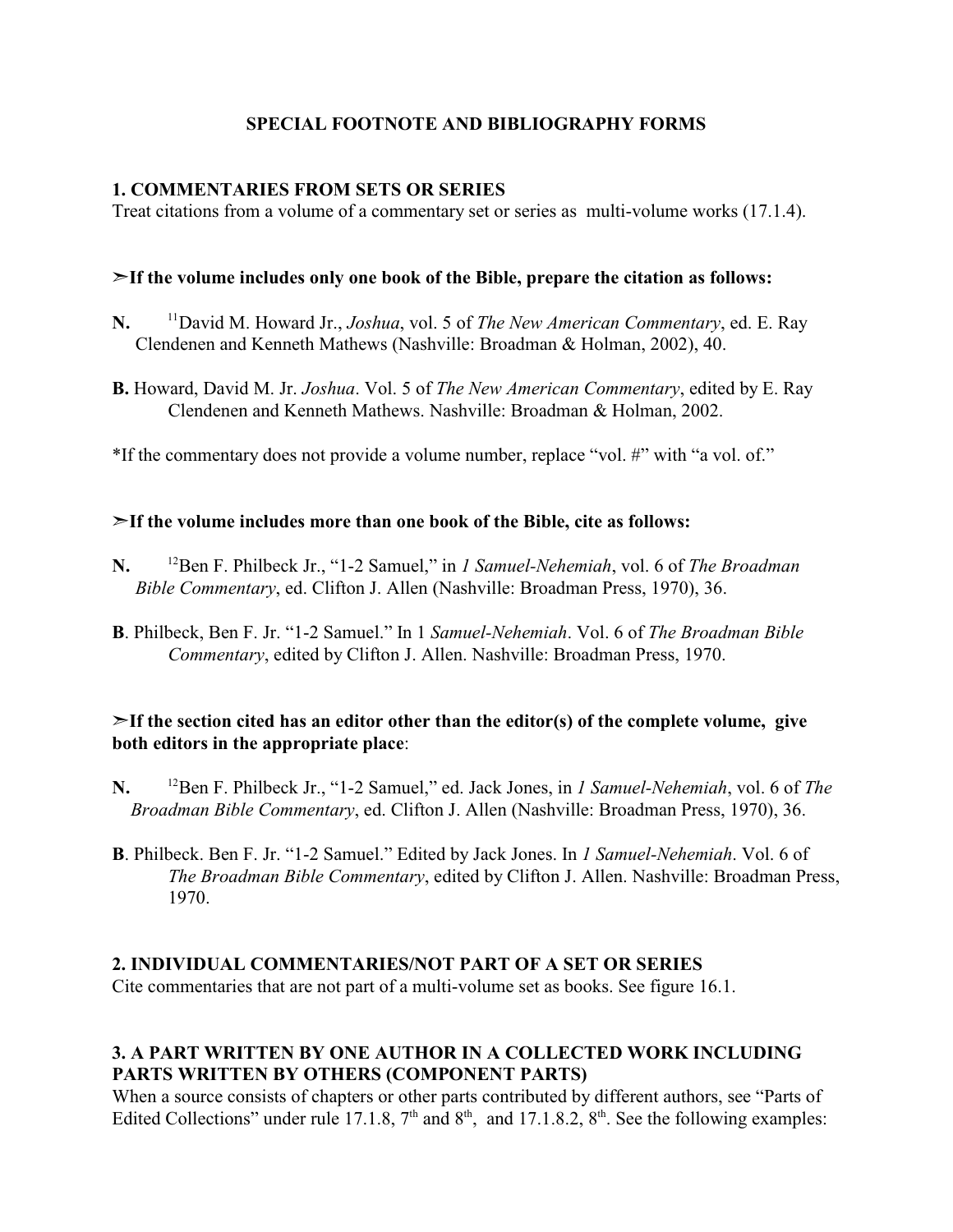## %**A chapter written by one author in a book edited by another**

- **N.** <sup>5</sup> Clark H. Pinnock, "The Conditional View," in *Four Views on Hell*, ed. William Crockett (Grand Rapids: Zondervan, 1992), 147.
- **B.** Pinnock, Clark H. "The Conditional View." In *Four Views of Hell*, edited by William Crockett, 135-66. Grand Rapids: Zondervan, 1992.

### $\geq$ A citation in which the editor of the book is also one of the contributors

- **N.** <sup>4</sup>Clark H. Pinnock, "Systematic Theology," in *The Openness of God: A Biblical Challenge to the Traditional Understanding of God*, ed. Clark H. Pinnock (Downers Grove: InterVarsity Press, 1994), 101.
- **B.** Pinnock, Clark H. "Systematic Theology." In *The Openness of God: A Biblical Challenge to the Traditional Understanding of God,* edited by Clark H. Pinnock, 101-125. Downers Grove: InterVarsity Press, 1994.

%**A part written by one author included in a work co-written with another author** Turabian has no rule that directly applies. The following is an adaptation of 17.1.8.

- **N.** <sup>2</sup>Edward William Fudge, "The Case for Conditionalism," in *Two Views of Hell: A Biblical and Theological Dialogue,* by Edward William Fudge and Robert A. Peterson (Downers Grove: InterVarsity Press, 2000), 81.
- **B.** Fudge, Edward William. "The Case for Conditionalism." In *Two Views of Hell: A Biblical and Theological Dialogue*, by Edward William Fudge and Robert A. Peterson, 19-113. Downers Grove: InterVarsity Press, 2000.

## **4. CITING ONE SOURCE QUOTED IN ANOTHER (SECONDARY SOURCE OF A QUOTATION)**

 If one author quotes another and you want to use the quotation, attempt to find the original source and quote from it. If, however, you cannot obtain the original, then you would consult rule 17.10. Please be advised, many professors forbid the use of secondary sources of quotations. NOTE: Do not confuse secondary sources of quotations with the components parts in the previous section.